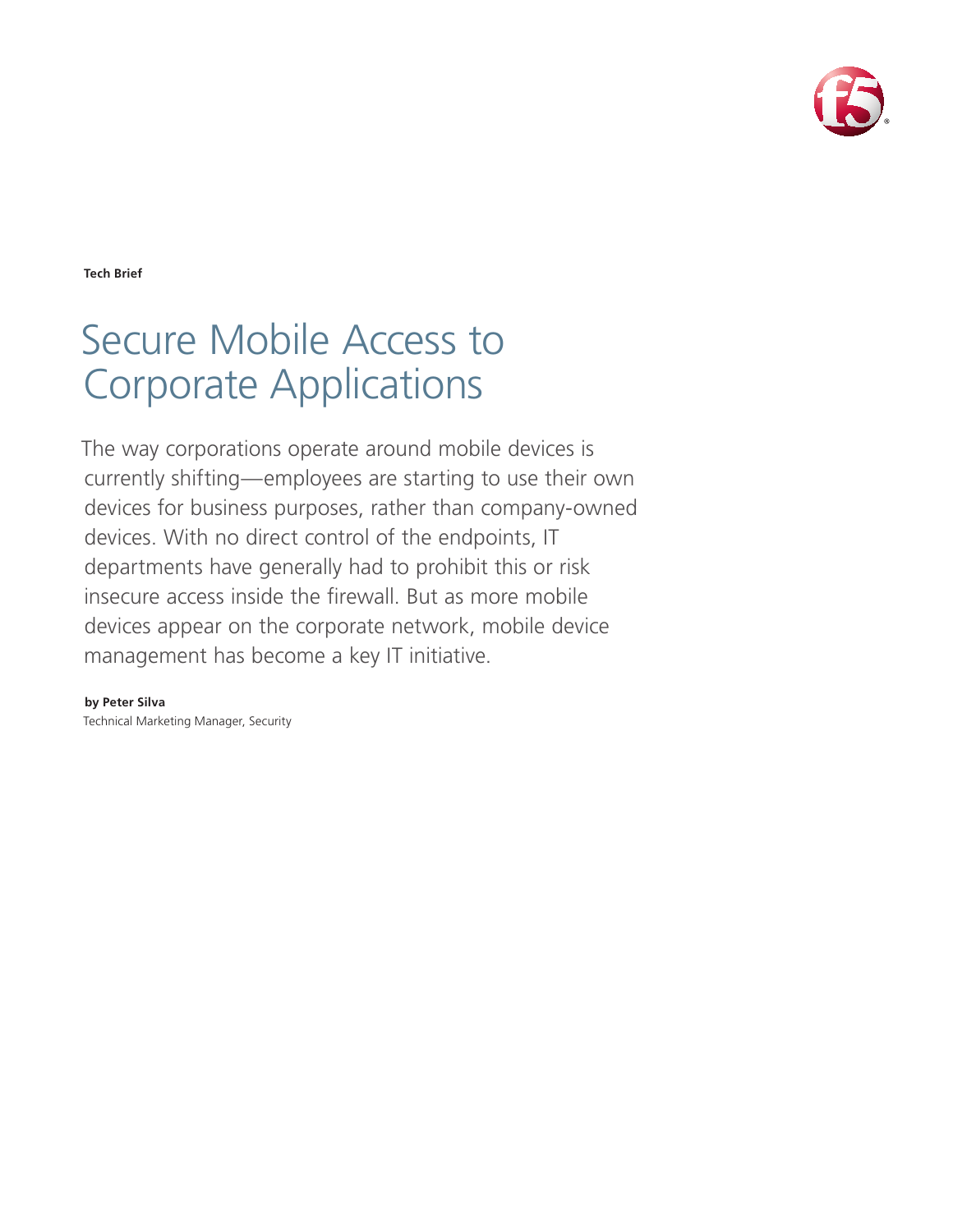

### **Contents**

| <b>Introduction</b>                            |    |
|------------------------------------------------|----|
| <b>Getting Down to Business</b>                | 3  |
| iOS and Android Devices with the BIG-IP System | 4  |
| F5 BIG-IP Edge Apps                            | 4  |
| Conclusion                                     | 10 |
| <b>References</b>                              | 10 |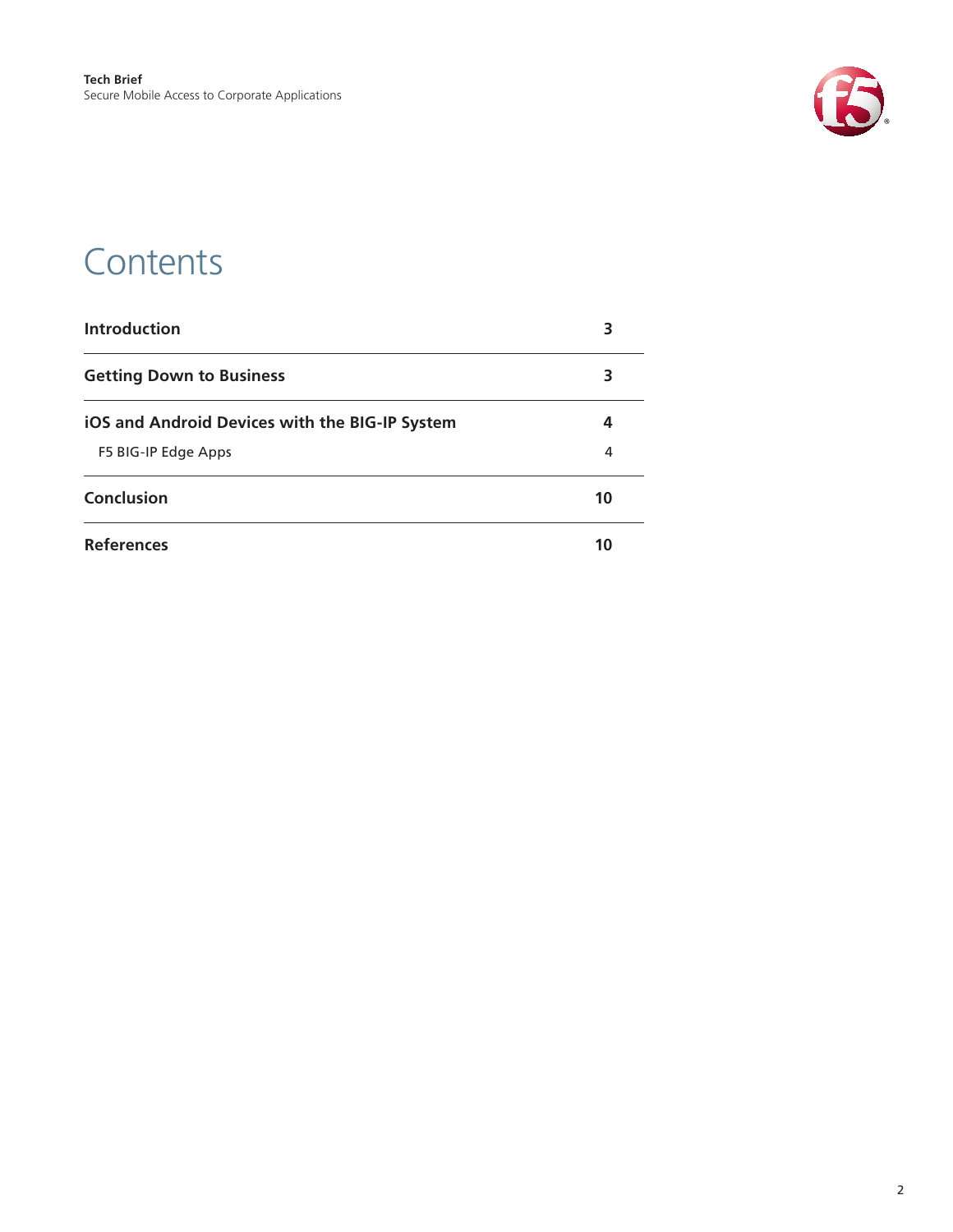

### <span id="page-2-0"></span>Introduction

Mobile devices have become computers in their own right, with a huge array of applications, significant processing capacity, and the ability to handle high bandwidth connections. They are the primary communications device for many, for both personal and business purposes.

Many IT executives are planning to make internal business applications available to employees from their smartphones or mobile devices. This goes beyond email and includes CRM applications, ERP systems, and even proprietary in-house applications. Because personal mobile devices are so prevalent, many organizations are moving from corporate ownership of devices to allowing employees to use their own devices for business purposes. Some companies view this as a cost-saving measure, but identifying these personal devices as legitimate endpoints is still a challenge, especially when it comes to security and compliance. In addition to smartphones, tablet devices like the Apple iPad and a whole new array of computing devices are requesting access to corporate resources.

The 2007 launch of the iPhone and the 2008 release of Android changed the way people perceive and use mobile devices. These devices aren't just for the techsavvy—parents, celebrities, retailers, and everyone in between love to use their smartphones for personal purposes and for work. The first iPhone was missing a few important features that would have made it a business-capable device. But as new generations hit the market and iOS matured, the iPhone became a viable business device; plus, more and more consumers are choosing Android devices. This, combined with the trending 'bring-your-own-device' model in business, means more secure apps and ways to access content are a necessity.

## Getting Down to Business

IT infrastructure and helpdesk staff have been inundated with requests to support both managed and unmanaged Apple iPads and iPhones and Android devices in the corporate environment. With no direct control of the endpoints, IT has had to turn these requests away to avoid risking insecure access inside the firewall. Mobile devices, personal or not, have always presented a challenge to IT. Provisioning a mobile device and determining which applications and services are allowed/enabled can be daunting. Despite impressive computing power, a mobile device is not a traditional laptop or desktop, and functionality can differ greatly. Even mobile device capabilities vary based on make, model, and OS. Many IT organizations have solved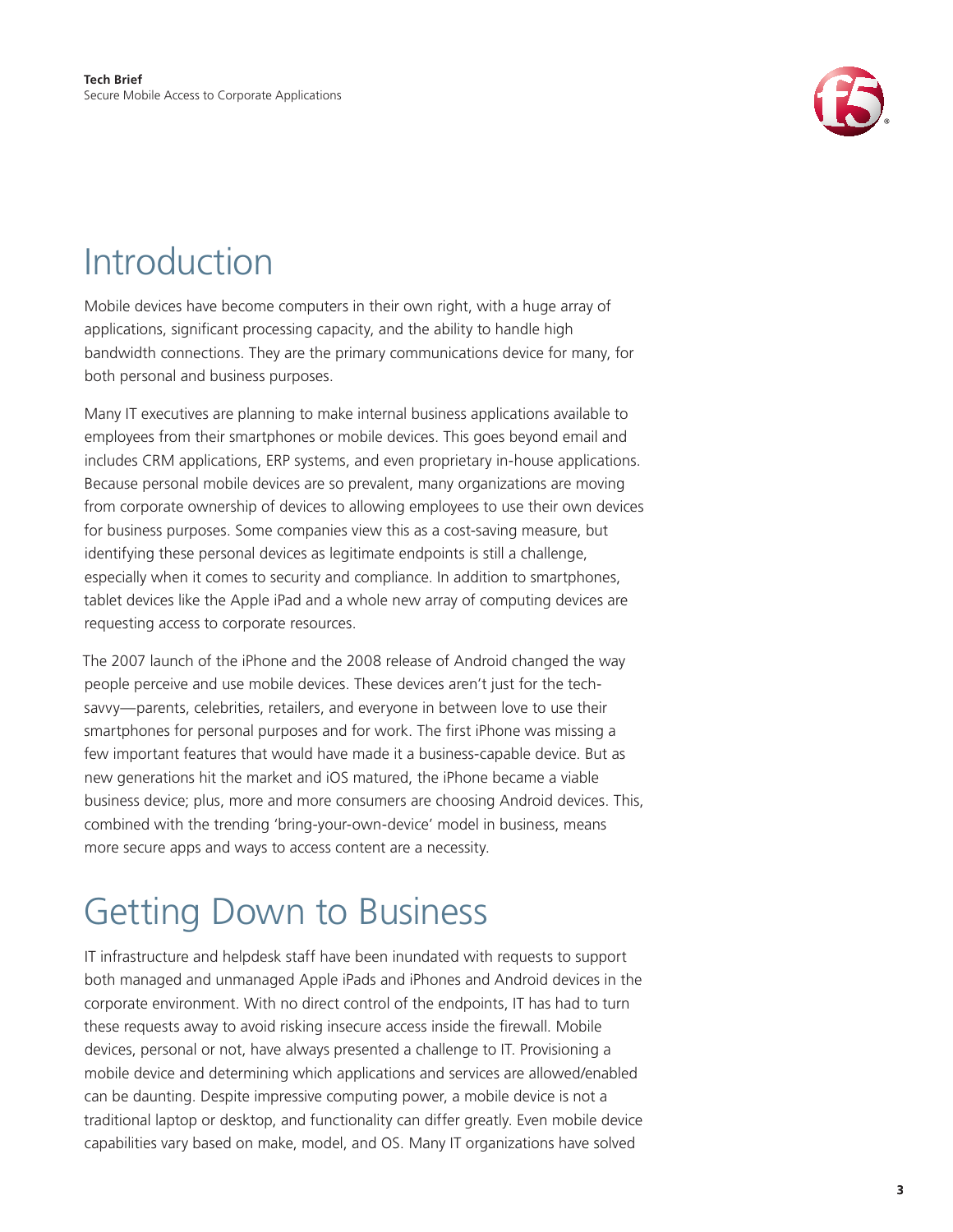

<span id="page-3-0"></span>some of their security and compliance issues and now allow personal home computers to access business resources; providing access to personal mobile devices is the next piece of the puzzle.

Technologies like SSL VPN have made it easier for organizations to inspect the host, know its security posture, and allow a certain level of access based on those checks. With mobile platforms, it can be hard to determine if the latest patches are up to date, if it is free of malware, if it is free of otherwise unauthorized programs, and if it abides by the corporate access policy. Different security policies may apply to mobile computing devices than to traditional devices. Can the corporation disable the personal device if it is compromised and contains sensitive information?

If VPN access is allowed, IT must ensure the authentication and authorization mechanisms are configured properly. There may also be issues with usage tracking, license compliance, and session persistence as users roam among various mobile networks. Many companies also use portals, proxies, and IDS/IPS to control access. Even GPS data could pose a risk to an organization, especially for government and military deployments. Increased network traffic also needs to be monitored. As more employee-owned mobile devices appear on the corporate network, IT departments must make mobile device management a key initiative.

### iOS and Android Devices with the BIG-IP System

Business users are increasingly looking to take advantage of both Apple iOS and Android devices in the corporate environment, and accordingly, IT organizations are looking for ways to allow access without compromising security or losing endpoint control. Many IT departments that have been slow to accept personal mobile devices are now looking for a remote access solution to balance the need for mobile access and user productivity with the ability to keep corporate resources secure.

### F5 BIG-IP Edge Apps

F5 created two apps for Apple iOS and Android mobile devices: F5® BIG-IP® Edge Portal® and BIG-IP® Edge Client®. The iOS versions of [BIG-IP Edge Client](http://itunes.apple.com/us/app/f5-big-ip-edge-client/id411062210?mt=8) and BIG-IP [Edge Portal](http://itunes.apple.com/us/app/f5-big-ip-edge-portal/id399900369?mt=8) are available at the [Apple App Store,](http://itunes.apple.com/us/app/f5-big-ip-edge-client/id411062210?mt=8) and the Android versions are available at [Google Android Marketplace](https://market.android.com/details?id=com.f5.edge.client) (North America) and the Samsung App

#### Mobile Workforce Increasing

According to IDC, the worldwide mobile worker population is set to increase from 919.4 million in 2008, accounting for 29 percent of the worldwide workforce, to 1.19 billion in 2013, accounting for 34.9 percent of the workforce.<sup>1</sup>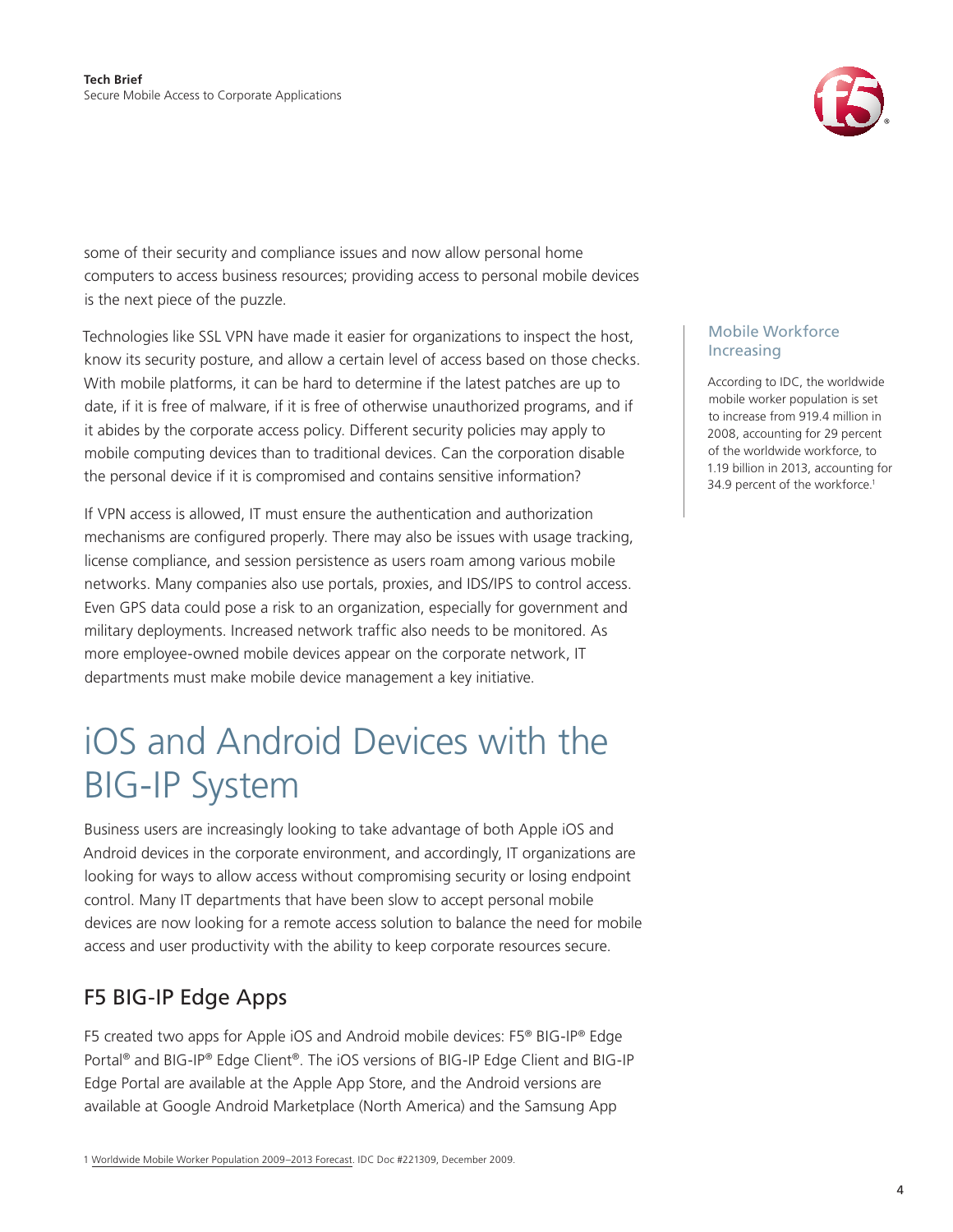

Store (international). There is also a [version of the client for all Android 4.0 \(Ice](https://market.android.com/details?id=com.f5.edge.client_ics)  [Cream Sandwich\)](https://market.android.com/details?id=com.f5.edge.client_ics) devices.

### **BIG-IP Edge Portal**

The BIG-IP Edge Portal app for iOS and Android devices streamlines secure mobile access to corporate web applications that reside behind BIG-IP® Access Policy Manager™ (APM) and BIG-IP Edge Gateway.™ With the BIG-IP Edge Portal app, users can access internal web pages and web applications securely.

BIG-IP Edge Portal, in combination with customers' existing BIG-IP Edge Gateway and BIG-IP APM or FirePass SSL VPN deployments, provides portal access to internal web applications such as intranet sites, wikis, and Microsoft SharePoint. This portal access provides a launch pad that IT administrators can use to allow mobile access to specific web resources, but without risking full network access connections from unmanaged, unknown devices. Mobile users can sync their email, calendar, and contacts directly to the corporate Microsoft Exchange Server via the ActiveSync protocol. This solution also enables corporate IT to grant secure mobile access to web-based resources.

IT administrators can also create and manage layer 7 access control lists (ACLs) to limit access to certain resources. For instance, administrators can specifically create white lists or blacklists of sites that users can access. Administrators can even specify a particular path within a web application, like /contractors or /partners. Based on the device check and the authenticated user group, a user on that device would only be able to navigate to those assigned resource paths. Even if a contractor happens to guess the partner path, if he or she tries to navigate to it, access is denied. Administrators can also configure BIG-IP Edge Gateway to provide and push policies to the client, such as allowing a user to save credentials on the device.

If the system is configured to require a client certificate, iOS users can add BIG-IP Edge Client from a web location or through iTunes. The Android version supports certificates that have been copied to the SD memory on the device, or that are available externally via a URL—users simply import or download the certificate when prompted. Users of both platforms can add bookmarks to save sites they want to connect to again and specify a keyword to open a page. For example, users can specify the keyword "intra" to go to the company's intranet page. If users specify a keyword when they bookmark a site, they can later launch that bookmarked site by typing the keyword in the BIG-IP Edge Portal address bar.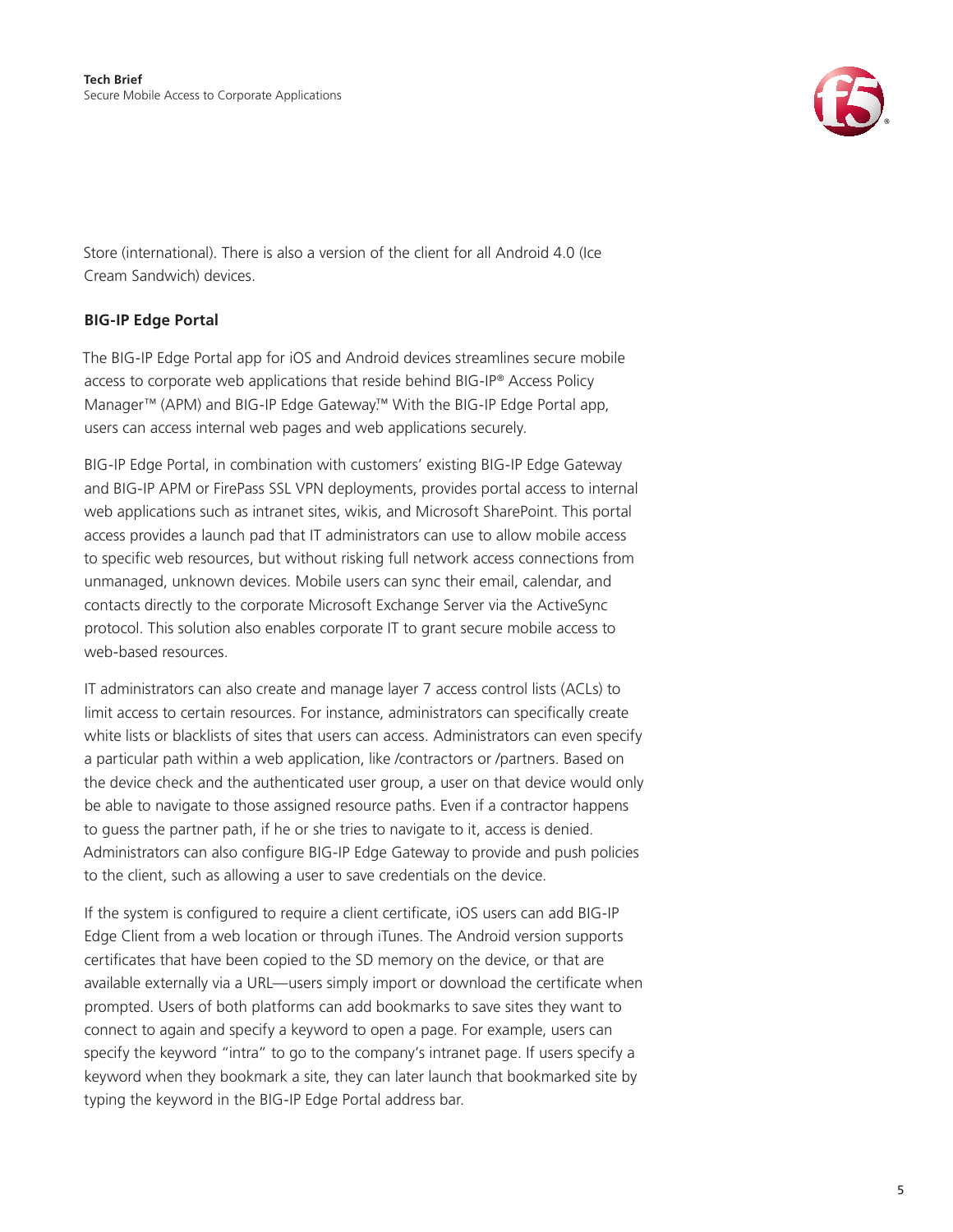



Figure 1: BIG-IP Edge Portal on Apple iPhone

The BIG-IP Edge Portal app allows users to access internal web applications securely and offers the following features:

- User name/password authentication
- • Client certificate support
- • Saving credentials and sessions (iOS)
- SSO capability with BIG-IP APM for various corporate web applications
- • Saving local bookmarks and favorites
- • Accessing bookmarks with keywords
- Display of all file types supported by native Mobile Safari and native Android browser

#### **BIG-IP Edge Client**

Assuming a smartphone is a trusted device and/or that network access from a mobile device is allowed, then the BIG-IP Edge Client app offers all the BIG-IP Edge Portal features listed above, plus the ability to create an encrypted, optimized SSL VPN tunnel to the corporate network. BIG-IP Edge Client offers a complete network access connection to corporate resources from an iOS or Android device—a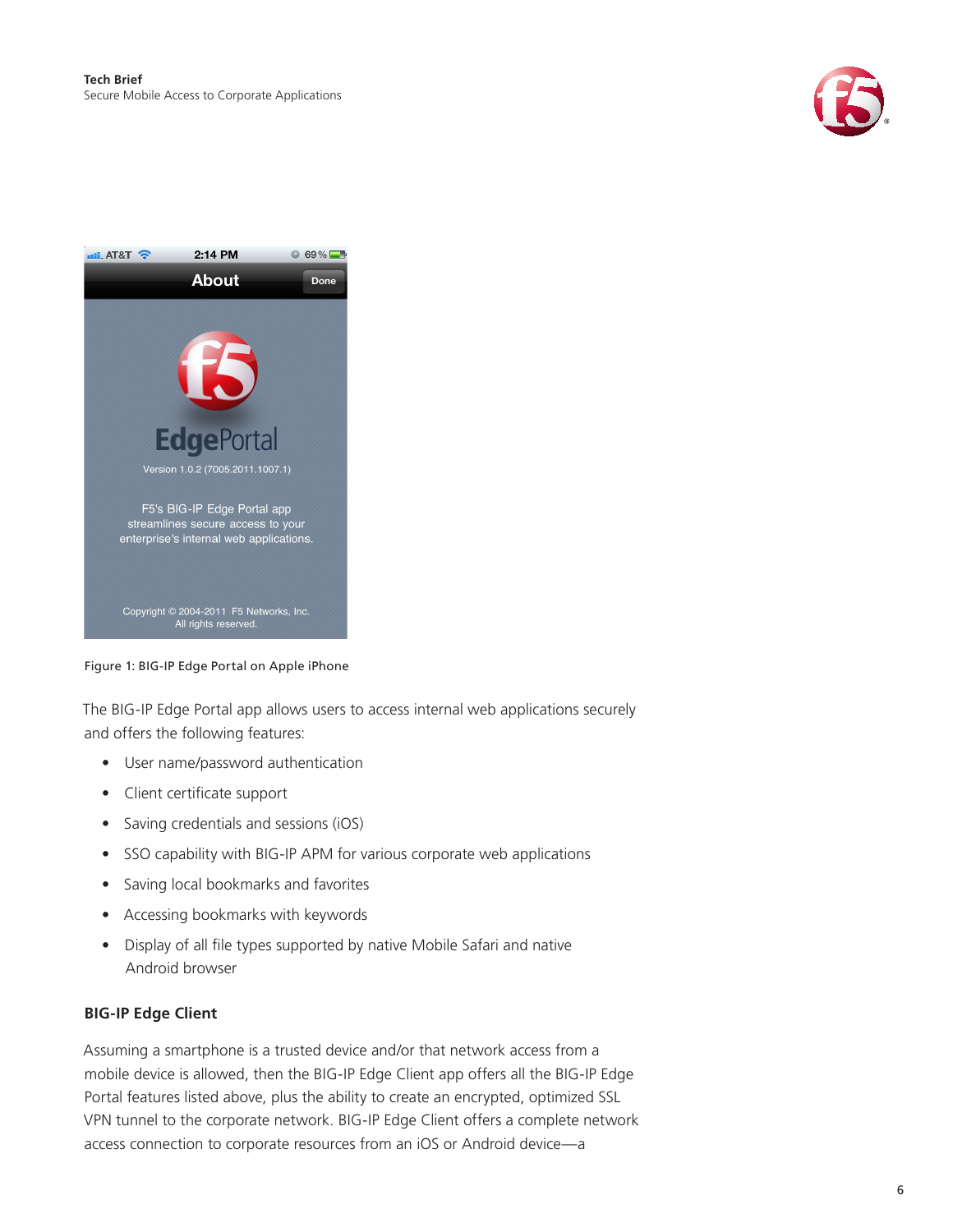

comprehensive VPN solution for both iOS and Android. With full VPN access, mobile users can run supported applications such as RDP, SSH, Citrix, VMware View, VoIP/ SIP, and other enterprise applications.

BIG-IP Edge Client and Edge Portal work in tandem with BIG-IP Edge Gateway and FirePass® to drive managed access to corporate resources and applications, and to centralize application access control for mobile users. Enabling access to corporate resources is key to user productivity, which is central to F5's dynamic services model that delivers on-demand IT.



Figure 2: BIG-IP Edge Client on Android

For Apple iOS devices, a VPN connection can be user-initiated, either explicitly through BIG-IP Edge Client or implicitly through iOS's VPN-On-Demand functionality. For example, administrators can configure a connection to be automatically triggered whenever a certain domain or hostname pattern is matched. VPN-On-Demand configuration is allowed if the client certificate authentication type is used. A user name and password can be used along with the client certificate, but they are optional. No user intervention is necessary for connections initiated by VPN-On-Demand (for example, a connection will fail if a password is not supplied in the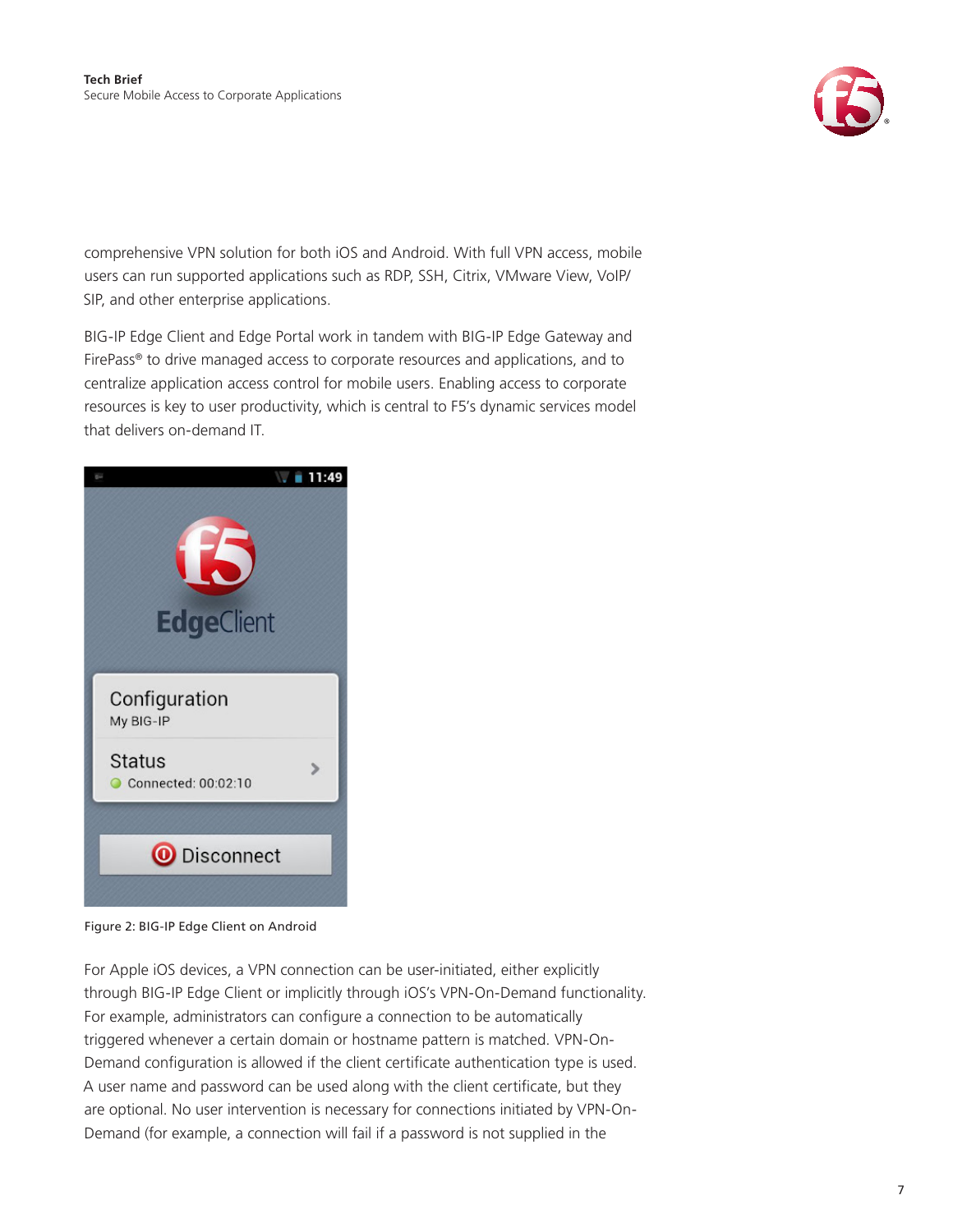

configuration but is needed for authentication). For Android devices, BIG-IP Edge Client is supported on version 2.2 and later (most Android devices are supported).

The BIG-IP Edge Gateway controller optimizes and accelerates client traffic between gateways and data centers. With the addition of the BIG-IP Edge Client app, that optimization is extended to the mobile device, improving mobile user performance with accelerated client access. BIG-IP Edge Client, when used in tandem with BIG-IP Edge Gateway, provides secure and optimized application access to iOS and Android devices. If a user is on a high-latency mobile network and needs to download a file from the corporate infrastructure, the unique, adaptable compression algorithms ensure the file arrives quickly. Now users experience secure LAN-like performance, even when they are mobile.

BIG-IP Edge Client, like the BIG-IP Edge Portal app, also adheres to the ACLs limiting access to certain resources, as well as access polices defined by the administrator such as credential caching. For BIG-IP Edge Client, administrators can create both layer 7 and layer 3/4 ACLs. Even if the iPhone is a trusted device and IT has allowed network access from that device, IT might still want to restrict those users to certain subnets within the infrastructure based on organization, role, or other criteria. If there are compliance requirements for corporate access and when user access and application logging is required, BIG-IP APM and BIG-IP Edge Gateway provide detailed logging and accounting, so IT can meet regulatory requirements even when applications are accessed from unmanaged devices not owned by IT.

Administrators can create and manage access control policies using F5's unique Visual Policy Editor (VPE). With the advanced VPE, administrators can easily create secure, granular access control policies on an individual or group basis. The flowchart-like GUI gives administrators point-and-click control to seamlessly add iOS or Android devices to an existing system or to create a new macro policy exclusively for both devices.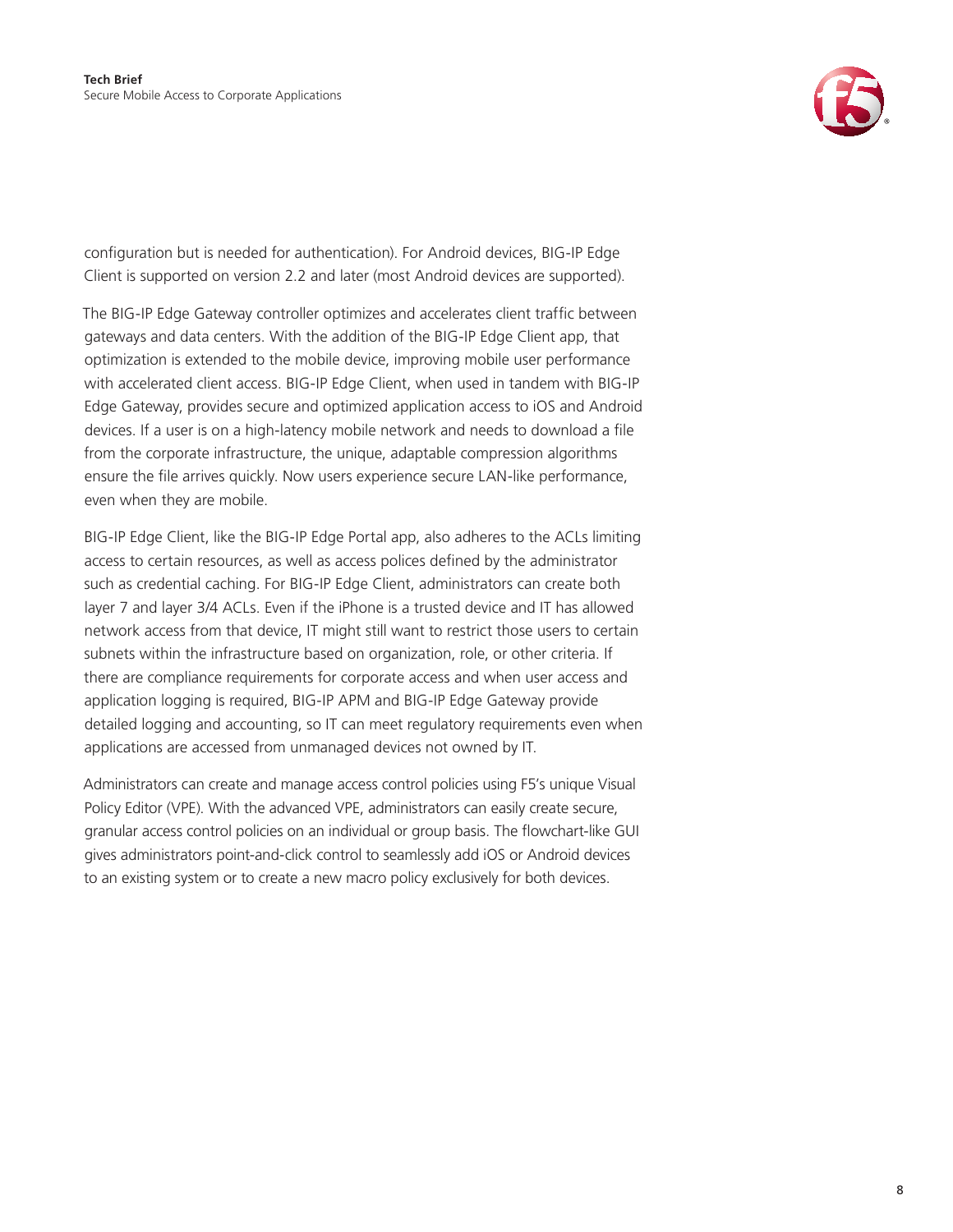



Figure 3: BIG-IP Edge Client configuration page on iOS and Android devices

BIG-IP Edge Client offers additional features such as Smart Reconnect, which enhances mobility when there are network outages, when users roam from one network to another (like going from a mobile to WiFi connection), or when a device comes out of hibernate/standby mode. Split tunneling mode is also supported, which allows users to access the Internet and internal resources simultaneously.

| iPad 今 図 | 9:32 AM                                                    | 81%                             |
|----------|------------------------------------------------------------|---------------------------------|
|          | EdgeClient                                                 |                                 |
|          | Configuration<br><b>Status</b>                             | Firepass<br>Connected: 00:05:39 |
|          | <b>O</b> Disconnect                                        |                                 |
|          |                                                            |                                 |
|          | w<br><b>Inte</b><br><b>Connection</b><br><b>Statistics</b> | ¢,<br>Settings                  |

Figure 4: BIG-IP Edge Client on Apple iPad